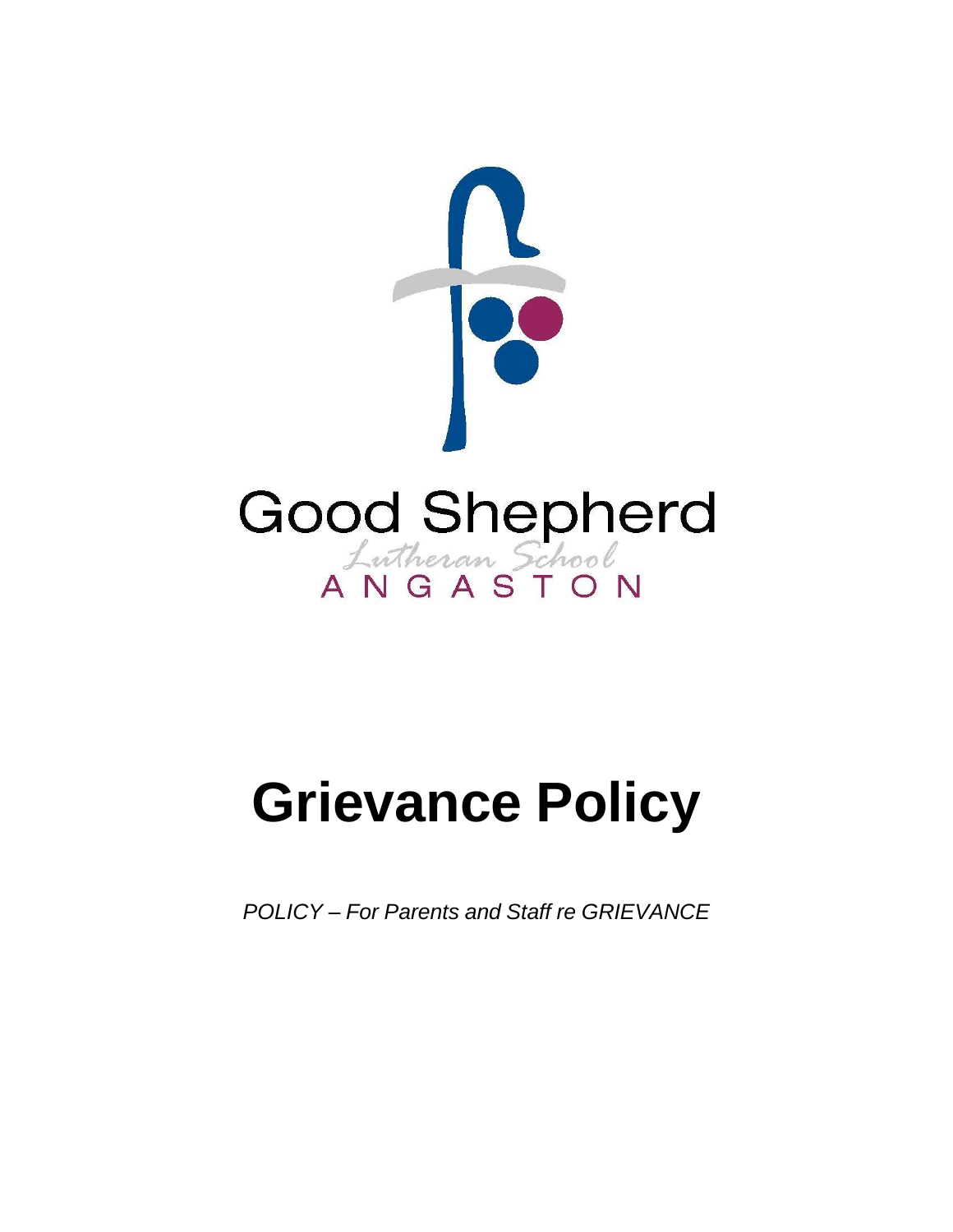## **POLICY – For Parents and Staff re GRIEVANCE**

#### **RATIONALE**

Issues or concerns that you may have with the school are important to Good Shepherd.

At times, issues or concerns need to be addressed, with a positive resolution the goal of those involved.

This policy is aimed at dealing with issues or concerns in a way that respects the rights of all the participants in the grievance process.

All personal matters such as concerns regarding student, parent or staff relationships should be discussed directly with the school through the class teacher or Principal, in a confidential manner.

It is important to keep an open mind, make sure you have all the facts, and seek clarification in the first instance.

#### **PROCEDURE**

The following guidelines may assist you if you have a concern.

- 1. The preferable first action is to make an appointment to talk to the relevant person, which in most instances for parents the class teacher or Principal, for staff the Consultative Committee rep or Principal. Let that person know what subject you wish to discuss, as this will facilitate the process. This procedure makes the most productive use of the time available – as the person is free to give you their full attention.
- 2. If you consider that the issue you have raised is still unresolved, it is important that you state this to the person at the conclusion of the meeting.
- 3. If the issues are not resolved, make an appointment with the Principal. Inform the Principal what subject you wish to discuss, as this will facilitate the process. Meet with the Principal or the delegated authority. Results of this meeting may include the following: